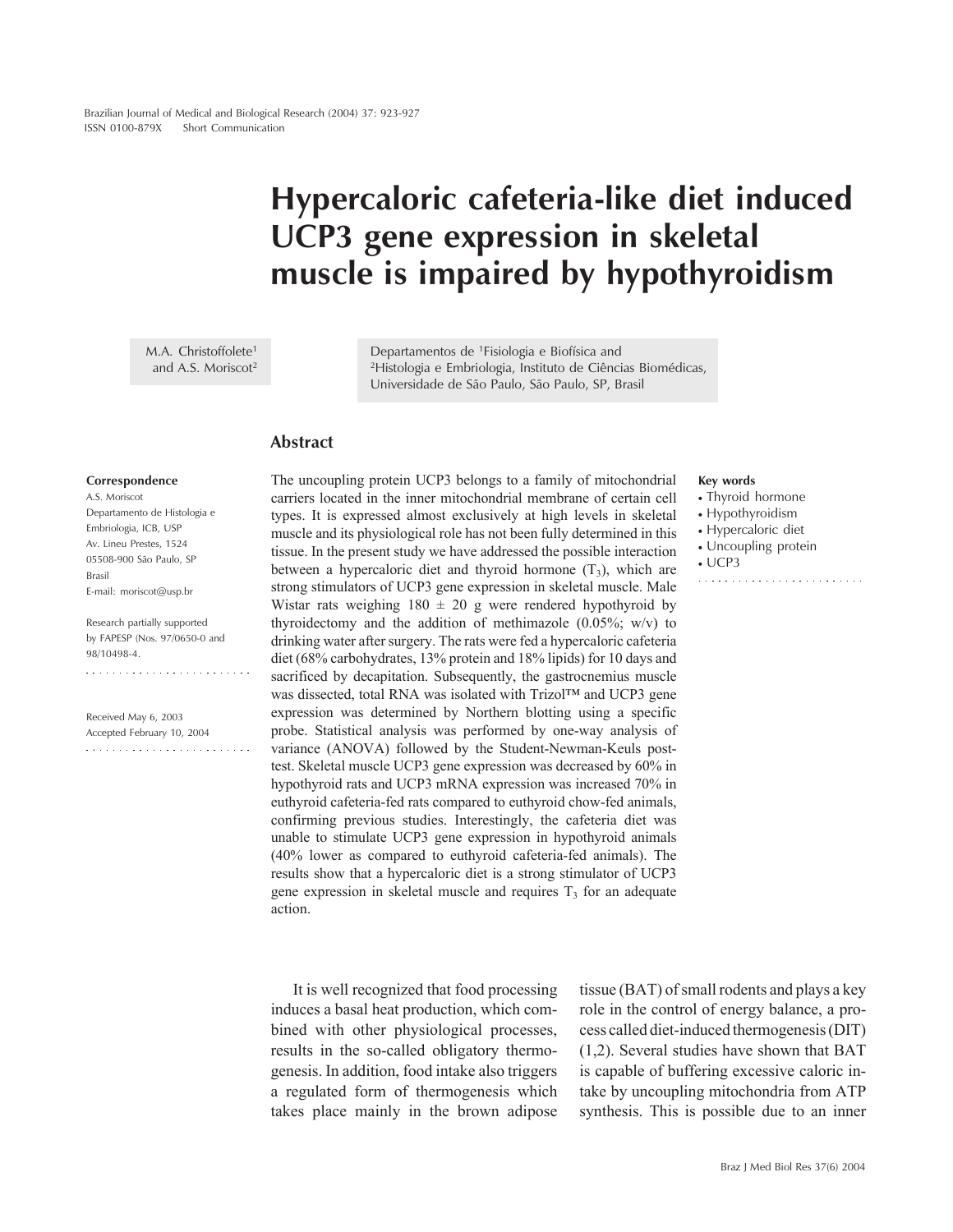mitochondrial membrane protein called UCP1, which bypasses the mitochondrial proton gradient without ATP synthesis. The role of UCP1 (the first UCP cloned and identified) in energy dissipation has been confirmed in animals during starvation (3), in transgenic mice overexpressing UCP1 in white adipose tissue (4), and in animals with deficient UCP1 expression in BAT (4).

Other members of the UCP family are also considered to be possibly involved in DIT. Indeed, some studies have reported a correlation between UCP3 expression and increased oxygen consumption in skeletal muscle (5-8). Several studies have shown that UCP3 mRNA in muscle, heart and adipose tissue is up-regulated by increased plasma free fatty acid levels due to starvation in humans (9,10), by a high lipid content diet (11) and by genetic/experimental diabetes in rodents (12). However, a rise in fatty acids is not required for UCP3 up-regulation in gastrocnemius muscle during starvation (13). In addition, hypothyroid animals on a high calorie/high lipid content diet were found to present increased oxygen consumption compared to hypothyroid animals on a regular diet (14). Since increased oxygen consumption cannot be achieved in BAT of hypothyroid animals, alternative sites have been suggested to be involved in energy balance control, such as skeletal muscle. In contrast, during fasting, a condition in which energy dissipation tends to decrease, UCP3 expression is up-regulated (10,15) and acute physical activity (15), which promotes energy depletion, also appears to increase UCP3 gene expression.

In addition to the discrepant reports about the physiological role of UCP3 in skeletal muscle, the interactions of known UCP3 regulators are also poorly understood. For instance, thyroid hormone  $(T_3)$  and hypercaloric/lipidic diets are known to be strong stimulators of UCP3 gene expression (5,7,8, 16,17), yet it is not clear how such activators interact. Therefore, in the present study, the

effect of  $T_3$  and a hypercaloric diet on UCP3 gene expression in skeletal muscle was addressed by feeding rats a cafeteria diet.

Experiments were performed on male Wistar rats weighing  $180 \pm 20$  g, obtained from our breeding colony. Animals were maintained on a 12:12-h dark-light cycle at room temperature and, unless specified, had free access to standard chow and water. Surgical thyroidectomy was performed under light ether anesthesia and was followed by administration of 0.05% methimazole (Sigma, St. Louis, MO, USA) in drinking water. Each experimental group consisted of 2-3 animals per experiment.

The cafeteria diet is based on the products found in a typical American cafeteria, which are industrialized products with high caloric values. The macronutrient composition of the cafeteria diet was 68% carbohydrates, 13% protein and 18% lipids while the standard chow diet is composed of 80% carbohydrates, 19% protein and less than 1% lipids. The animals were placed in individual cages and food intake was monitored for 10 days. The weights of the diet components were determined individually the day before and the day after they were offered to the rats (prior to the beginning of the dark cycle), with the difference between weights corresponding to the amount of food eaten. Four groups were studied: I) euthyroid rats on a standard chow diet; II) hypothyroid rats on a standard chow diet; III) euthyroid rats on a cafeteria diet, and IV) hypothyroid rats on a cafeteria diet. At the end of each experiment the animals were sacrificed by decapitation and the gastrocnemius muscle was dissected, immediately frozen in liquid nitrogen and stored at -70ºC. Total RNA was isolated by the Trizol™ method (Invitrogen) and transferred to a nylon membrane, and a 20-µg amount was pre-hybridized with 0.5 M sodium phosphate, pH 6.8, 7% SDS, 1% BSA, 1 mM EDTA, and 200 µg/ml salmon DNA for 4 h at 65ºC. Subsequently, the membrane was incubated with a specific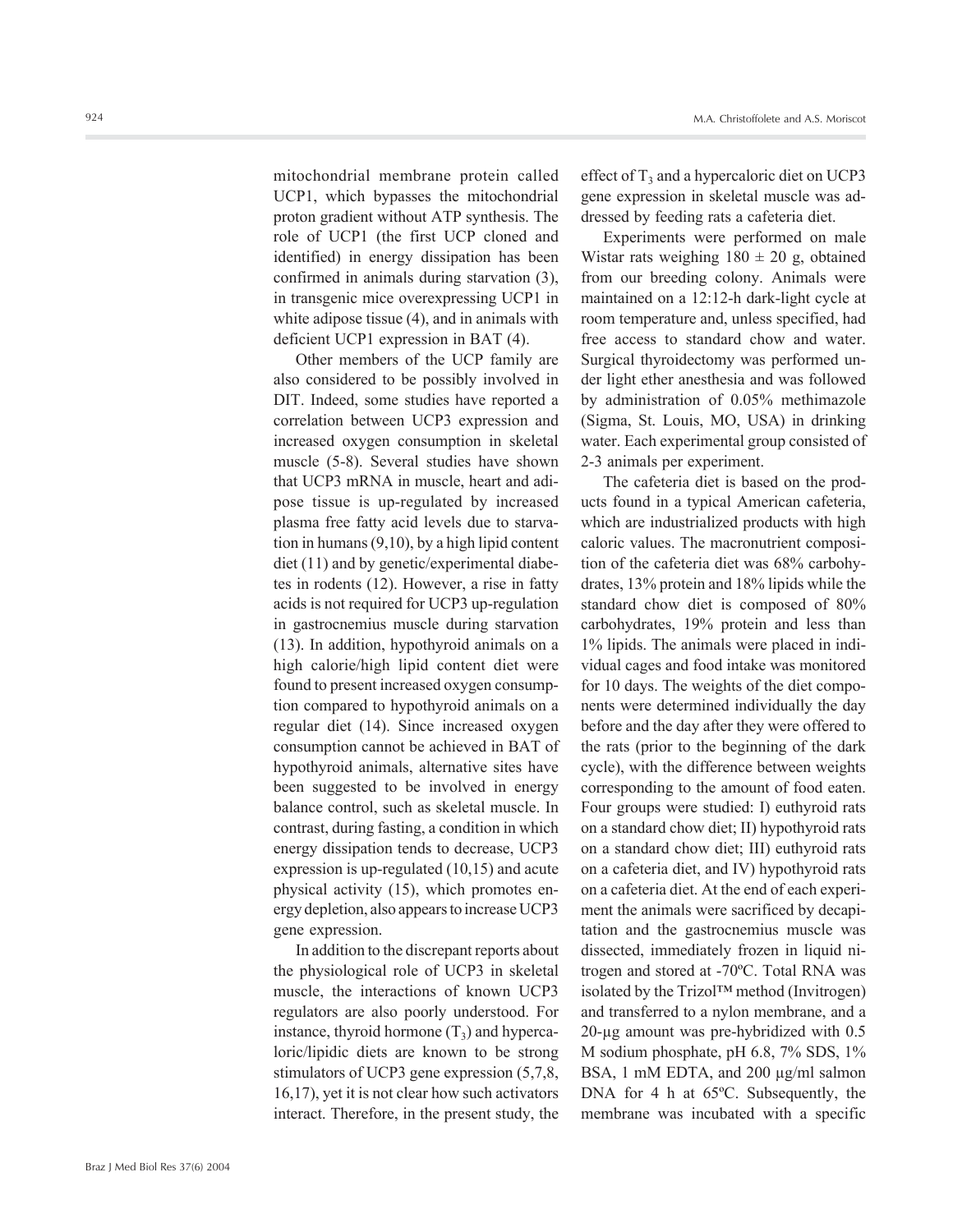probe (Genbank #U92069) for UCP3 for 18 h and 18S rRNA was used as internal control. The membrane was washed twice for 5 min in SSC 0.1X and 0.1% SDS at 50ºC, and for 15 min in SSC 2X and 1% SDS 1 at 55ºC. Images were obtained with a STORM 840 instrument (Molecular Dynamics, Sunnyvale, CA, USA) and band densitometry was determined using the ImageQuant software (Molecular Dynamics). Data are reported as  $means \pm SEM$ . One-way analysis of variance (ANOVA) was used, followed by the Student-Newman-Keuls post-test. For all tests,  $P < 0.05$  was considered statistically significant. For statistical analysis we used the GraphPad Instat Software (GraphPad Software Inc., San Diego, CA, USA).

Euthyroid animals submitted to the cafeteria diet increased their caloric intake by ~1.6-fold compared to euthyroid chow-fed animals. An increase in caloric intake by cafeteria-fed hypothyroid rats was also noted as compared to chow-fed hypothyroid animals (Figure 1). Despite the clear increase in caloric intake in the cafeteria-fed groups, the ∆body weight did not differ significantly between the chow and cafeteria groups ( $23 \pm$ 5.7 g euthyroid chow-fed,  $31.8 \pm 2.8$  g euthyroid cafeteria-fed,  $-2.3 \pm 4$  g hypothyroid chow-fed, and  $-11 \pm 6.1$  g hypothyroid cafeteria-fed rats).

The UCP3 gene expression was increased 1.7-fold by the cafeteria diet in euthyroid animals compared to the euthyroid chow-fed group. Hypothyroidism induced a  $~60\%$  reduction in UCP3 gene expression in chowfed animals. Interestingly, in cafeteria-fed animals, hypothyroidism also induced a ~40% decrease in UCP3 gene expression (Figure 2A,B).

Our results confirm previous data in the literature showing that hypothyroidism decreases (16) while high lipid content diet increases (11) UCP3 mRNA levels in skeletal muscle. In the present study, the increase in UCP3 expression observed in euthyroid animals on the cafeteria diet was



Figure 1. Daily energy intake (kcal/kg body weight) by euthyroid chow-fed (Eu-chow), hypothyroid chow-fed (Hypo-chow), euthyroid hypercaloric diet-fed (Eu-hypercal) and hypothyroid hypercaloric diet-fed (Hypo-hypercal) rats during the 10 days of the experiment. \*P < 0.01 *vs* Eu-chow, +P < 0.01 *vs* Hypo-chow, #P < 0.01 *vs* Eu-hypercal (ANOVA followed by the Student-Newman-Keuls post-test).



Figure 2. Abundance of mRNA/UCP3 in euthyroid chow-fed (Eu-chow), hypothyroid chowfed (Hypo-chow), euthyroid hypercaloric diet-fed (Eu-hypercal) and hypothyroid hypercaloric diet-fed (Hypo-hypercal) rats. *A*, Northern blot analysis of UCP3 mRNA levels and 18S rRNA in gastrocnemius muscle. *B*, Histogram representing the densitometry of the bands. Data are reported as arbitrary units of mRNA for UCP3/rRNA 18S. \*P < 0.05 *vs* Eu-chow, +P < 0.05 *vs* Hypo-chow, #P < 0.05 *vs* Eu-hypercal (ANOVA followed by the Student-Newman-Keuls post-test).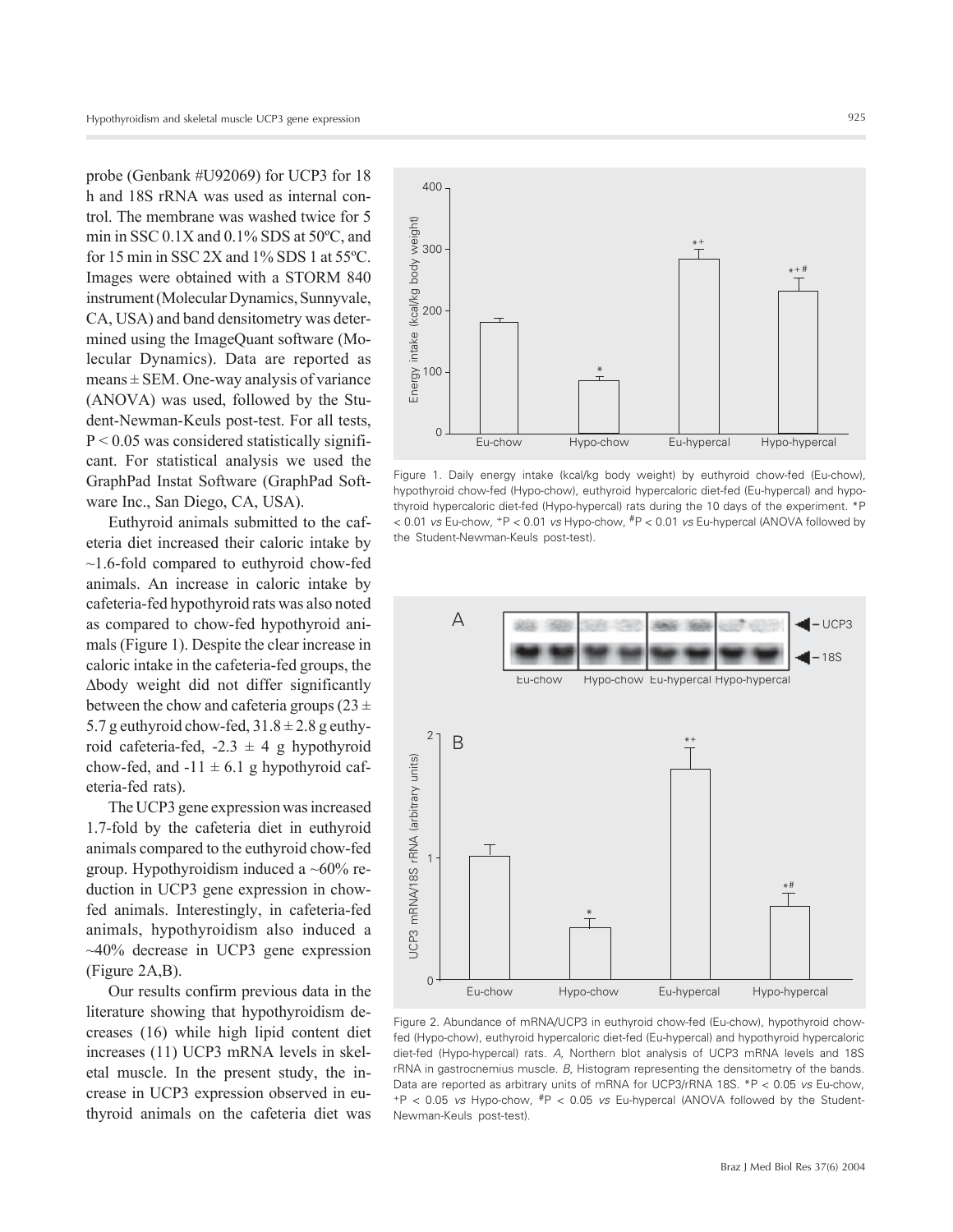minimized in hypothyroid animals receiving the same diet, showing that  $T_3$  plays a key role in UCP3 gene responsiveness to a hypercaloric stimulus.

BAT, the major site of facultative thermogenesis in rodents, is not functional in hypothyroids rats (18). A previous study has shown that hypothyroid rats on a cafeteria diet increase their oxygen consumption compared to hypothyroid rats on a chow diet, probably due to DIT, suggesting that in the absence of functional BAT other unknown adaptive thermogenic mechanisms might be recruited in hypothyroid rats (14). It is reasonable to assume that skeletal muscle may be a natural alternative candidate for mediating DIT, possibly due to increased UCP3 expression. Our findings show that UCP3 gene expression was unchanged in hypothyroid rats submitted to a hypercaloric diet for 10 days. These data support the idea that alternative thermogenic mechanisms such as uncoupling by UCP2 may be activated, although the UCP2 gene has been shown to function similarly to the UCP3 gene under certain physiological conditions (10). In agreement with our observations (17), it has been suggested that an increase in UCP3 expression may not be the only factor responsible for the  $T_3$ -induced uncoupling effect. In addition, UCP3 knock-out mice do not develop obesity, with their weights being similar to those of wild-type mice (19). The role of UCP2 and UCP3 in adaptive thermogenesis, in addition to their ability to uncouple mitochondrial respiration, remain unclear. In fact, recent studies have proposed that the primary function of UCP2 and UCP3 is to act as regulators of reactive oxygen species production in the mitochondria, having a secondary effect on energy expenditure and, consequently, on body weight  $(20)$ .

*In vitro* studies involving different skeletal muscle cell lines should be conducted in the future in order to provide further insight into the possible interactions between energetic substrate loading and  $T_3$  upon UCP3 gene expression and provide a better understanding of the physiological role of UCP3 in skeletal muscle.

## **Acknowledgments**

The authors would like to acknowledge José Luiz dos Santos and Alessandra Crescenzi for excellent technical assistance.

## **References**

- 1. Rothwell NJ & Stock MJ (1979). A role for brown adipose tissue in diet-induced thermogenesis. *Nature*, 281: 31-35.
- 2. Dulloo AG, Samec S & Seydoux J (2001). Uncoupling protein 3 and fatty acid metabolism. *Biochemical Society Transactions*, 29: 785- 791.
- 3. Himms-Hagen J (1990). Brown adipose tissue thermogenesis: interdisciplinary studies. *FASEB Journal*, 4: 2890-2898.
- 4. Kopecky J, Clarke G, Enerback S, Spiegelman B & Kozak LP (1995). Expression of the mitochondrial uncoupling protein gene from the aP2 gene promoter prevents genetic obesity. *Journal of Clinical Investigation*, 96: 2914-2923.
- 5. Lanni A, Beneduce L, Lombardi A, Moreno M, Boss O, Muzzin P, Giacobino JP & Goglia F (1999). Expression of uncoupling protein-3 and mitochondrial activity in the transition from hypothyroid to hyperthyroid state in rat skeletal muscle. *FEBS Letters*, 444: 250- 254.
- 6. Jucker BM, Dufour S, Ren J, Cao X, Previs SF, Underhill B, Cadman KS & Shulman GI (2000). Assessment of mitochondrial energy coupling *in vivo* by 13C/31P NMR. *Proceedings of the National Academy of Sciences, USA*, 97: 6880-6884.
- 7. de Lange P, Lanni A, Beneduce L, Moreno M, Lombardi A, Silvestri E & Goglia F (2001). Uncoupling protein-3 is a molecular determinant for the regulation of resting metabolic rate by thyroid hormone. *Endocrinology*, 142: 3414-3420.
- 8. Schrauwen P, Saris WH & Hesselink MK (2001). An alternative function for human uncoupling protein 3: protection of mitochondria against accumulation of nonesterified fatty acids inside the mitochondrial matrix. *FASEB Journal*, 15: 2497-2502.
- 9. Millet L, Vidal H, Andreelli F, Larrouy D, Riou JP, Ricquier D, Laville M & Langin D (1997). Increased uncoupling protein-2 and -3 mRNA expression during fasting in obese and lean humans. *Journal of Clinical Investigation*, 100: 2665-2670.